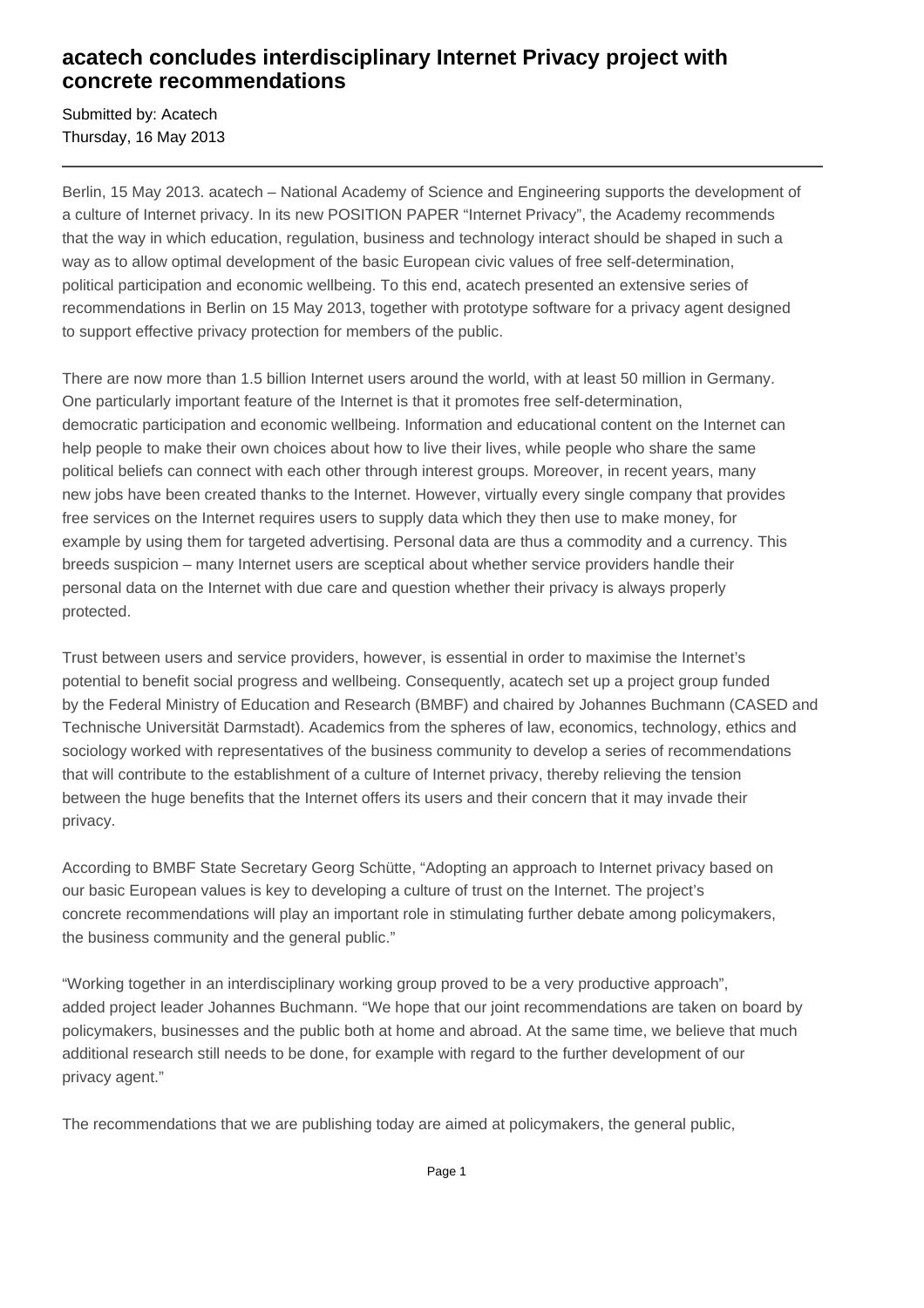businesses and the research community and encompass the following areas:

#### \*EDUCATION – Enable Internet competence for everyone

Informed use of the Internet requires Internet competence which in turn requires education. Consequently, one of our key goals is the promotion of Internet competence for everyone – in schools, in vocational training and through public information campaigns.

# \*REGULATION – Promote trust on the Internet by creating a trustworthy framework

There should, for example, be no barriers to users switching between services. The creation of a trustworthy framework will also be supported by harmonisation of privacy law and reliable certification of services. acatech believes that it is important to leave the implementation of any such regulations up to the online service providers.

## \*BUSINESS – Enhance the trustworthiness of online services

Trustworthiness of online services is one of the keys to their success. acatech believes that their trustworthiness can be enhanced by providing users with options to configure their privacy in a more personalised manner, including, for example, the use of pseudonyms. Furthermore, service providers should support the use of special software known as "privacy agents", for example through the provision of standard interfaces. Privacy agents help users to protect their privacy.

## \*TECHNOLOGY – Privacy by Design

Privacy protection can be made more effective and cheaper if it is taken into account during the design and development of online services. A variety of technical tools are required for this to be possible, from encryption that will continue to be secure in the longer term to methods for allowing anonymous service use and techniques for enabling the right to be forgotten on the Internet. However, these solutions will only be effective if they are designed in a user-friendly fashion right from the outset.

A prototype privacy agent was developed as part of the acatech project. This software shows users what information can be extrapolated from their status data on social networks, makes impenetrable general terms and conditions easier to understand, prevents unwanted messages from being posted and identifies services that fail to live up to the user's expectations regarding privacy. The privacy agent was presented at the project wrap-up forum where participants had the opportunity to try it out.

During the 18 months of the project, the interdisciplinary research group, led by Johannes Buchmann of CASED and the Department of Computer Science at the Technische Universität Darmstadt, conducted an in-depth analysis of how to achieve reasonable privacy. The members of the project group were Rafael Capurro, co-founder of the Capurro Fiek Foundation for Information Ethics; Michael Eldred, Cologne; Daniel Nagel, Stuttgart; Martina Löw and Carsten Ochs, Institute of Sociology at the Technische Universität Darmstadt; Günter Müller, Founding Director of the Institute of Computer Science and Social Studies at the University of Freiburg; Christian Flender and Martin Peters, University of Freiburg; Alexander Roßnagel, Project Group on Constitutionally Compatible Technology Design and Head of the Department of Public Law at the University of Kassel; Philipp Richter and Maxi Nebel, University of Kassel; Alexander Pretschner, Head of the Faculty of Software Engineering at the Technische Universität München; Florian Kelbert, Technische Universität München; Michael Waidner, CASED and Chair of Security in Information Technology at the Technische Universität Darmstadt; Hervais Simo and Fatemeh Shirazi,